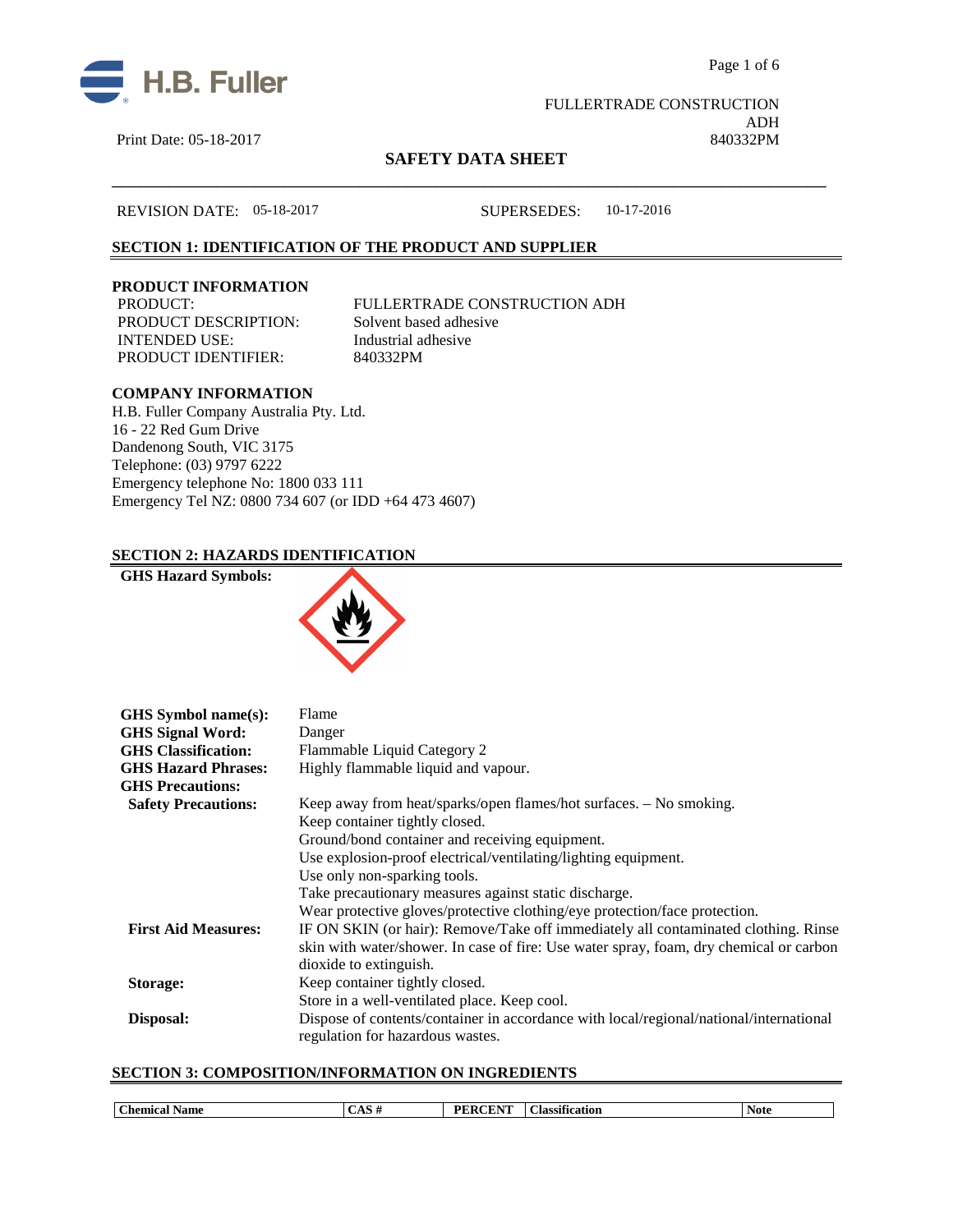



# FULLERTRADE CONSTRUCTION ADH<br>840332PM

### Print Date: 05-18-2017

# **SAFETY DATA SHEET** \_\_\_\_\_\_\_\_\_\_\_\_\_\_\_\_\_\_\_\_\_\_\_\_\_\_\_\_\_\_\_\_\_\_\_\_\_\_\_\_\_\_\_\_\_\_\_\_\_\_\_\_\_\_\_\_\_\_\_\_\_\_\_\_\_\_\_\_\_\_\_\_\_\_\_

| Aliphatic petroleum distillate             | 64742-49-0     | $10 - 30$ | Asp. Tox. 1; H304<br>Flam. Liq. 1; H224  | Note P        |
|--------------------------------------------|----------------|-----------|------------------------------------------|---------------|
| Calcium carbonate                          | $471 - 34 - 1$ | $10 - 30$ |                                          | * (see below) |
| Kaolin clay                                | 1332-58-7      | $10 - 30$ |                                          | * (see below) |
| Aromatic petroleum distillate              | 64742-95-6     | $1 - 5$   | Asp. Tox. 1; H304                        | Note P        |
|                                            |                |           | Flam. Liq. 1; H224                       |               |
| Crystalline silica                         | 14808-60-7     | $0.1 - 1$ | Carc. 1A; H350<br><b>STOT RE 1: H372</b> | * (see below) |
| Ingredients determined to be not hazardous |                | 67        |                                          |               |

\*This material is only hazardous when present as an airborne dust. As supplied, and during normal use, the material is encapsulated within the product and will not present an exposure risk.

### **SECTION 4: FIRST AID MEASURES**

IF IN EYES: Use an eye wash to remove a chemical from your eye regardless of the level of hazard. Flush the affected eye for at least twenty minutes. Tilt the head to prevent chemical from transferring to the uncontaminated eye. Seek medical advice after flushing.

IF ON SKIN: Wash with soap and water. Get medical attention if irritation develops or persists.

IF INHALED: Remove to fresh air. Call a physician if symptoms persist.

IF SWALLOWED:Do not induce vomiting. Seek medical attention if symptoms develop. Provide medical care provider with this MSDS.

### **SECTION 5: FIRE FIGHTING MEASURES**

| EXTINGUISHING MEDIA:                                              | Use water spray, foam, dry chemical or carbon dioxide.                                                                      |
|-------------------------------------------------------------------|-----------------------------------------------------------------------------------------------------------------------------|
| UNUSUAL FIRE AND EXPLOSION HAZARDS: Material will burn in a fire. |                                                                                                                             |
|                                                                   | Vapours are heavier than air and can travel to a source of                                                                  |
|                                                                   | ignition and flash back.                                                                                                    |
| SPECIAL FIRE FIGHTING INSTRUCTIONS:                               | Persons exposed to products of combustion should wear self-<br>contained breathing apparatus and full protective equipment. |
| <b>HAZARDOUS COMBUSTION PRODUCTS:</b>                             | Carbon dioxide, Carbon monoxide                                                                                             |

### **SECTION 6: ACCIDENTAL RELEASE MEASURES**

| <b>SPECIAL PROTECTION:</b>   | No adverse health effects expected from the clean-up of spilled material.<br>Follow personal protective equipment recommendations found in<br>Section 8 of this SDS. Evaporation of volatile substances can lead to the<br>displacement of air creating an environment that can cause<br>asphyxiation. |
|------------------------------|--------------------------------------------------------------------------------------------------------------------------------------------------------------------------------------------------------------------------------------------------------------------------------------------------------|
| <b>METHODS FOR CLEAN-UP:</b> | Dike if necessary, contain spill with inert absorbent and transfer to<br>containers for disposal. Keep spilled product out of sewers, watersheds,<br>or water systems.<br>Shut off ignition sources; including electrical equipment and flames. Do<br>not allow smoking in the area.                   |

### **SECTION 7: HANDLING AND STORAGE**

Handling: No special handling instructions due to toxicity.

Storage: Store in a cool, dry, ventilated location. Keep away from heat, sparks, flame and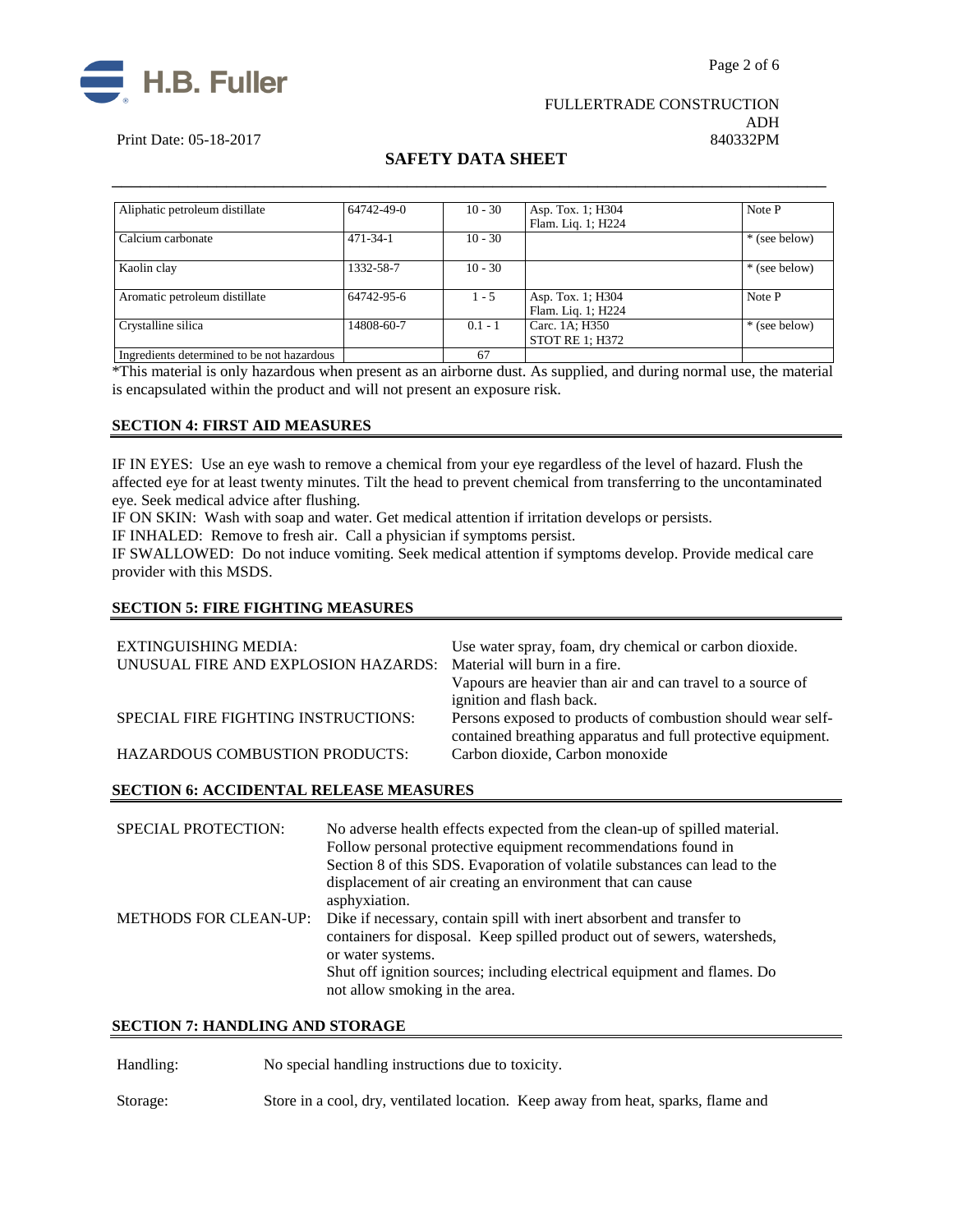



ADH<br>840332PM

# Print Date: 05-18-2017

# **SAFETY DATA SHEET** \_\_\_\_\_\_\_\_\_\_\_\_\_\_\_\_\_\_\_\_\_\_\_\_\_\_\_\_\_\_\_\_\_\_\_\_\_\_\_\_\_\_\_\_\_\_\_\_\_\_\_\_\_\_\_\_\_\_\_\_\_\_\_\_\_\_\_\_\_\_\_\_\_\_\_

other sources of ignition. Keep container closed.This product is a Class 3 flammable liquid and must be stored according to the provisions of AS/NZ 1940.

### **SECTION 8: EXPOSURE CONTROLS/PERSONAL PROTECTION**

| <b>EXPOSURE LIMITS:</b> |                    |                                                                                                        |                                                                                                                                    |
|-------------------------|--------------------|--------------------------------------------------------------------------------------------------------|------------------------------------------------------------------------------------------------------------------------------------|
| <b>Chemical Name</b>    | <b>Note</b>        | <b>AUSTRALIAN EXPOSURE LIMITS</b>                                                                      | <b>ACGIH EXPOSURE LIMITS</b>                                                                                                       |
| Calcium carbonate       | $*$ (see<br>below) | 10 mg/m3 TWA (containing no asbestos)<br>and $\langle 1\%$ crystalline silica, inhalable dust)<br>None | No data available.                                                                                                                 |
| Kaolin clay             | $*$ (see<br>below) | 10 mg/m3 TWA (containing no asbestos)<br>and $\langle 1\%$ crystalline silica, inhalable dust)<br>None | 2 mg/m3 TWA (particulate matter containing)<br>no asbestos and $\langle 1\%$ crystalline silica,<br>respirable particulate matter) |
| Crystalline silica      | $*$ (see<br>below) | $0.1$ mg/m3 TWA (respirable dust)<br>None                                                              | 0.025 mg/m3 TWA (respirable particulate<br>matter)                                                                                 |

\*This material is only hazardous when present as an airborne dust. As supplied, and during normal use, the material is encapsulated within the product and will not present an exposure risk.

### **Biological Limit Values (ACGIH)**

| Chemica<br><b>Name</b>                | $T \mathbf{F}$<br>(BEI<br><b>LXDOSUITE</b><br>Index<br>Sinlagical<br>л |
|---------------------------------------|------------------------------------------------------------------------|
| N <sub>0</sub><br><br>data available. |                                                                        |

### **ENGINEERING CONTROL METHODS:**

| <b>VENTILATION:</b>            | General room ventilation might be required under normal conditions |  |
|--------------------------------|--------------------------------------------------------------------|--|
|                                | of use.                                                            |  |
| <b>EYE PROTECTION:</b>         | Wear safety glasses when handling this product.                    |  |
| <b>SKIN PROTECTION:</b>        | Not normally required. Wear chemically resistant gloves to prevent |  |
|                                | prolonged or repeated contact.                                     |  |
| GLOVES:                        | Not normally required. Use nitrile gloves if conditions warrant.   |  |
| <b>RESPIRATORY PROTECTION:</b> | No respiratory protection required under normal conditions of use. |  |

### **SECTION 9: PHYSICAL AND CHEMICAL PROPERTIES**

| PHYSICAL STATE:                   | Semi-solid                   |
|-----------------------------------|------------------------------|
| COLOR:                            | <b>Brown</b>                 |
| ODOR:                             | Characteristic               |
| <b>ODOR THRESHOLD:</b>            | Not established              |
| pH:                               | Not established              |
| FREEZING/MELTING POINT (deg. C):  | Not established              |
| <b>BOILING POINT</b> (deg. C):    | Not established              |
| <b>FLASH POINT:</b>               | $-4$ °C; 25°F                |
| <b>EVAPORATION RATE:</b>          | Not established              |
| FLAMMABILITY:                     | Not a flammable solid or gas |
| UPPER EXPLOSIVE LIMIT (% in air): | Not established              |
| LOWER EXPLOSIVE LIMIT (% in air): | Not established              |
| VAPOR PRESSURE (mm Hg):           | Not established              |
| <b>VAPOR DENSITY:</b>             | Not established              |
| WEIGHT PER GALLON (lbs.):         | 9.60                         |
| <b>SPECIFIC GRAVITY:</b>          | 1.150                        |
|                                   |                              |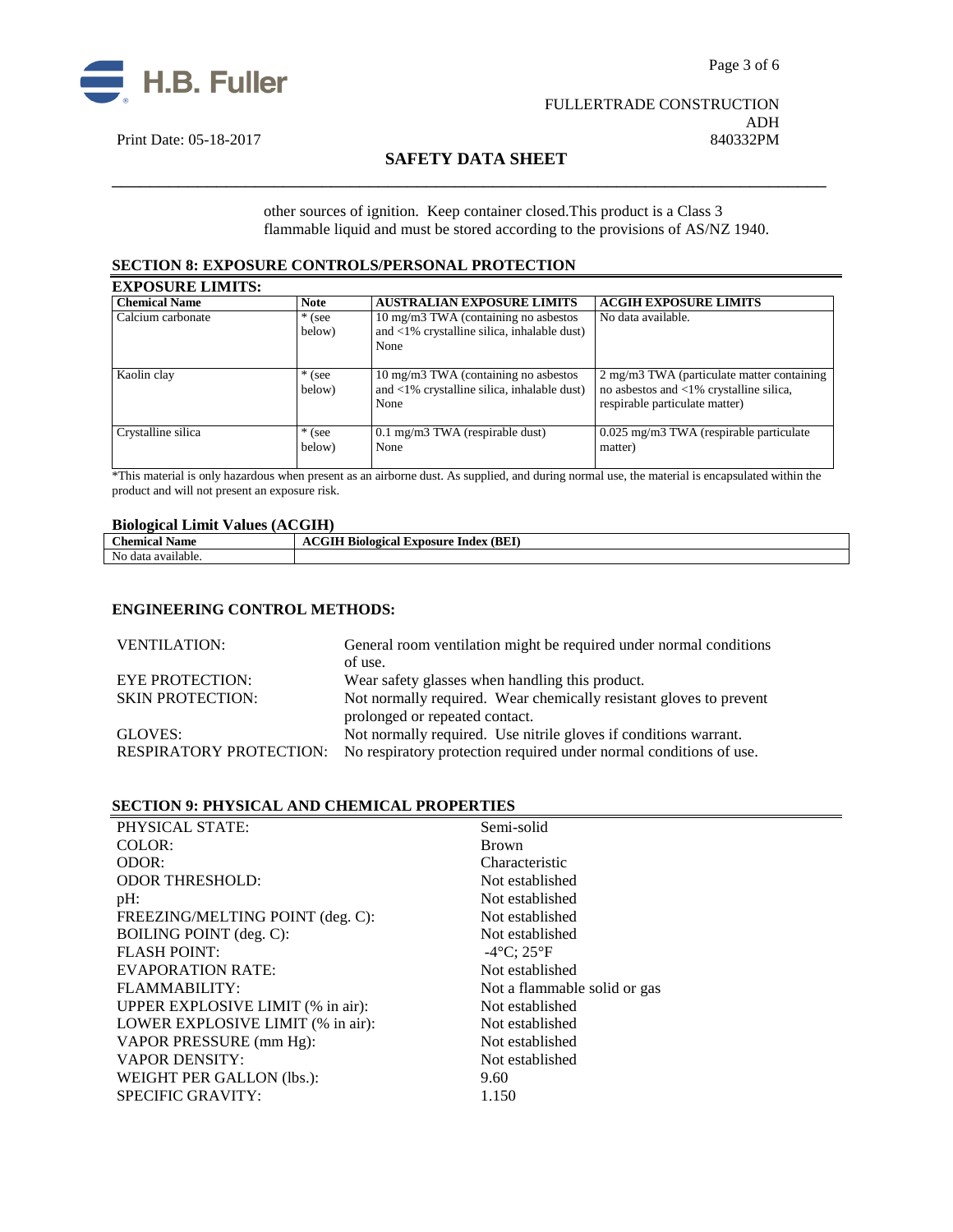

 FULLERTRADE CONSTRUCTION ADH Print Date: 05-18-2017 840332PM

# **SAFETY DATA SHEET** \_\_\_\_\_\_\_\_\_\_\_\_\_\_\_\_\_\_\_\_\_\_\_\_\_\_\_\_\_\_\_\_\_\_\_\_\_\_\_\_\_\_\_\_\_\_\_\_\_\_\_\_\_\_\_\_\_\_\_\_\_\_\_\_\_\_\_\_\_\_\_\_\_\_\_

SOLUBILITY: Not established OCTANOL/WATER COEFFICIENT: Not established AUTOIGNITION TEMPERATURE: Not established DECOMPOSITION TEMPERATURE: Not established VISCOSITY: No data available.

### **SECTION 10: STABILITY AND REACTIVITY**

STABILITY: STABILITY: CHEMICAL INCOMPATIBILITY: Not established HAZARDOUS POLYMERIZATION: Will not occur. HAZARDOUS DECOMPOSITION PRODUCTS: Carbon monoxide, carbon dioxide

### **SECTION 11: TOXICOLOGICAL INFORMATION**

### **Component Toxicity / Toxicology Data:**

| ິ<br><b>COMPONENT NAME</b> | <b>LD50/LC50</b> |
|----------------------------|------------------|
| No data available.         |                  |
|                            |                  |
|                            |                  |

### **This product is a mixture. Unless noted, the information below is based on components.**

Skin corrosion / irritation: No irritation hazard in normal industrial use.

Serious eye damage / irritation: No irritation hazard in normal industrial use.

Respiratory / skin sensitization: No data available.

Germ cell mutagenicity: No data available.

Carcinogenicity: Contains a material that may cause cancer. (This product contains crystalline silica, which is an IARC Category 1 carcinogen. As provided, and during normal use of this product, the crystalline silica is encapsulated within the product. As such, it is considered to be inextricably bound, and not readily available for exposure.)

Reproductive toxicity: No data available.

Specific target organ toxicity-single exposure:No data available.

Respiratory irritation / Narcotic effects: No data available.

Specific target organ toxicity-single exposure:No data available.

Target organs potentially affected by exposure: Lungs

Aspiration hazard: Not an aspiration hazard.

Medical Conditions Aggravated by Exposure: Lung disease

### **SECTION 12: ECOLOGICAL INFORMATION**

OVERVIEW: No ecological information available for this product.<br>MOBILITY: No data available. No data available.<br>No data available. PERSISTENCE: BIOACCUMULATION: No data available.

### **This product has not been tested for ecological effects. Relevant information for components is listed below:**

| Component:                    | <b>Ecotoxicity values:</b>                                              |
|-------------------------------|-------------------------------------------------------------------------|
| Aromatic petroleum distillate | <b>Acute Toxicity (Fish):</b> 96 Hr LC50 Oncorhynchus mykiss: 9.22 mg/L |
|                               | Acute Toxicity (Daphnia): 48 Hr EC50 Daphnia magna: 6.14 mg/L           |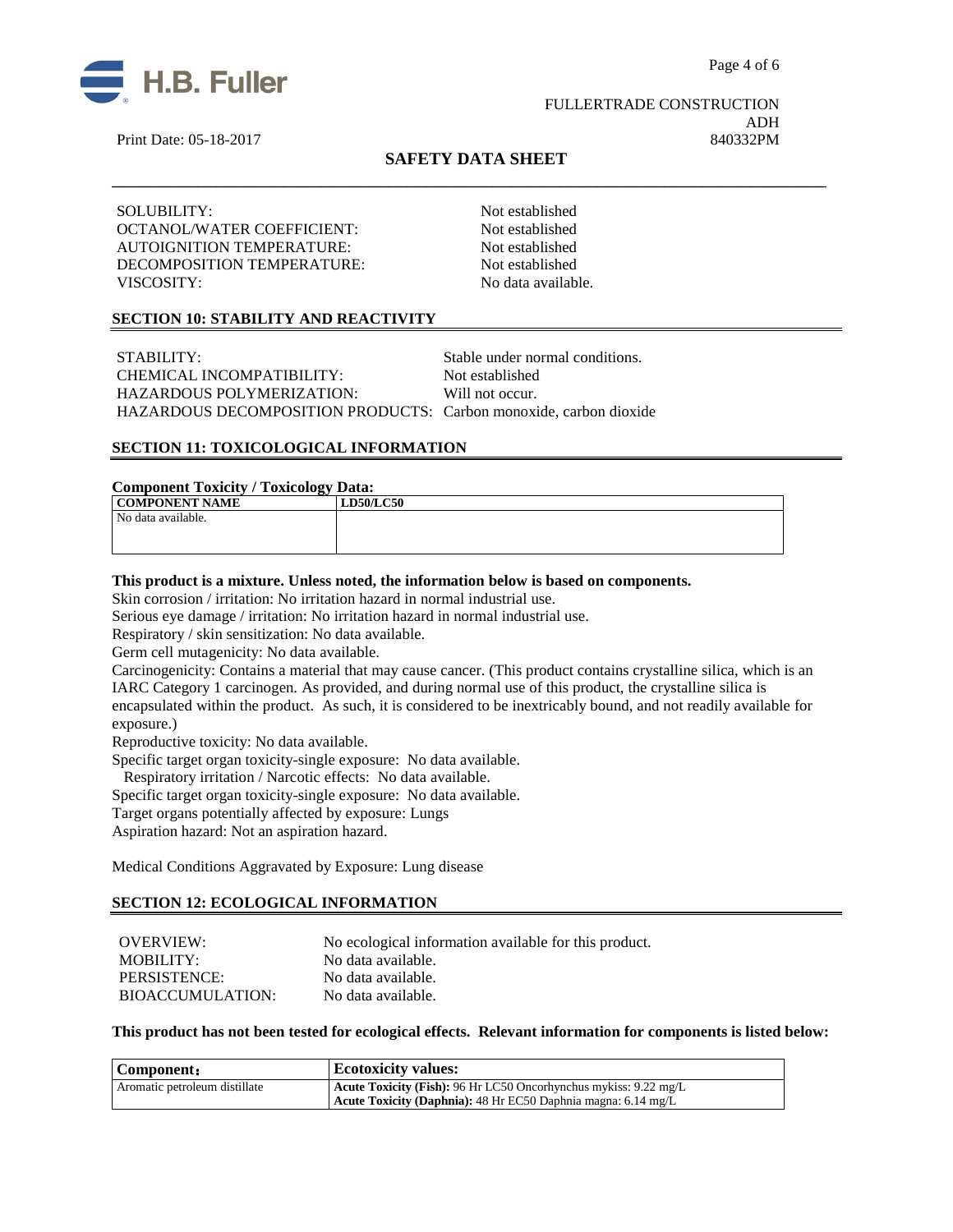



### FULLERTRADE CONSTRUCTION ADH Print Date: 05-18-2017 840332PM

# **SAFETY DATA SHEET**

**Acute Toxicity (Algae):** Not established

### **SECTION 13: DISPOSAL CONSIDERATIONS**

This product is a prescribed waste and may only be disposed of in accordance with applicable State and local regulations. These regulations vary from jurisdiction to jurisdiction and hence the user is counselled to seek advice from the local authority and classify the waste before considering disposal. The disposal information given below is a general guide and does not replace the requirement of the local regulations.

\_\_\_\_\_\_\_\_\_\_\_\_\_\_\_\_\_\_\_\_\_\_\_\_\_\_\_\_\_\_\_\_\_\_\_\_\_\_\_\_\_\_\_\_\_\_\_\_\_\_\_\_\_\_\_\_\_\_\_\_\_\_\_\_\_\_\_\_\_\_\_\_\_\_\_

DISPOSAL: If possible recycle, otherwise dispose strictly in accordance with local industrial waste or environmental protection regulations. This substance may, if permitted by local authorities, be disposed of in an approved incineration facility or be considered for landfill.

SPECIAL PRECAUTIONS: Do not allow this material to contaminate soil, sewerage systems or surface or ground water.

When large amounts of this product need to be disposed of the services of a registered, professional waste disposal organisation is highly recommended.

### **SECTION 14: TRANSPORT INFORMATION**

Consult Bill of Lading for transportation information.

| ADG:          | UN1133, ADHESIVES, 3, III |
|---------------|---------------------------|
| IATA:         | UN1133, ADHESIVES, 3, III |
| HazChem Code: | $\cdot$ 3Y                |

### **SECTION 15: REGULATORY INFORMATION**

| <b>INVENTORY STATUS</b>   |                                                                                                                                                                                                                     |
|---------------------------|---------------------------------------------------------------------------------------------------------------------------------------------------------------------------------------------------------------------|
| AUSTRALIA AICS:           | All ingredients in this mixture are listed in the Australian Inventory of                                                                                                                                           |
|                           | <b>Chemical Substances.</b>                                                                                                                                                                                         |
| U.S. EPA TSCA:            | The product contains a substance that is not listed on the TSCA<br>inventory.                                                                                                                                       |
| <b>CANADIAN CEPA DSL:</b> | This product contains one or more components which have not been<br>determined to be on the DSL. If you are the importer of this product<br>into Canada, contact H.B. Fuller for chemical tracking and notification |
|                           | information.                                                                                                                                                                                                        |
| EUROPEAN REACH:           | As a result of the introduction of REACH into Europe, this product<br>cannot be imported into Europe unless the REACH requirements are<br>met.                                                                      |
|                           |                                                                                                                                                                                                                     |

If you need more information about the inventory status of this product call 1+ 651-236-5858.

**Standard for the Uniform Scheduling of Medicines and Poisons (SUSMP):**  Exempt

### **SECTION 16: OTHER INFORMATION**

SDS Date of Issue: 18-05-2017